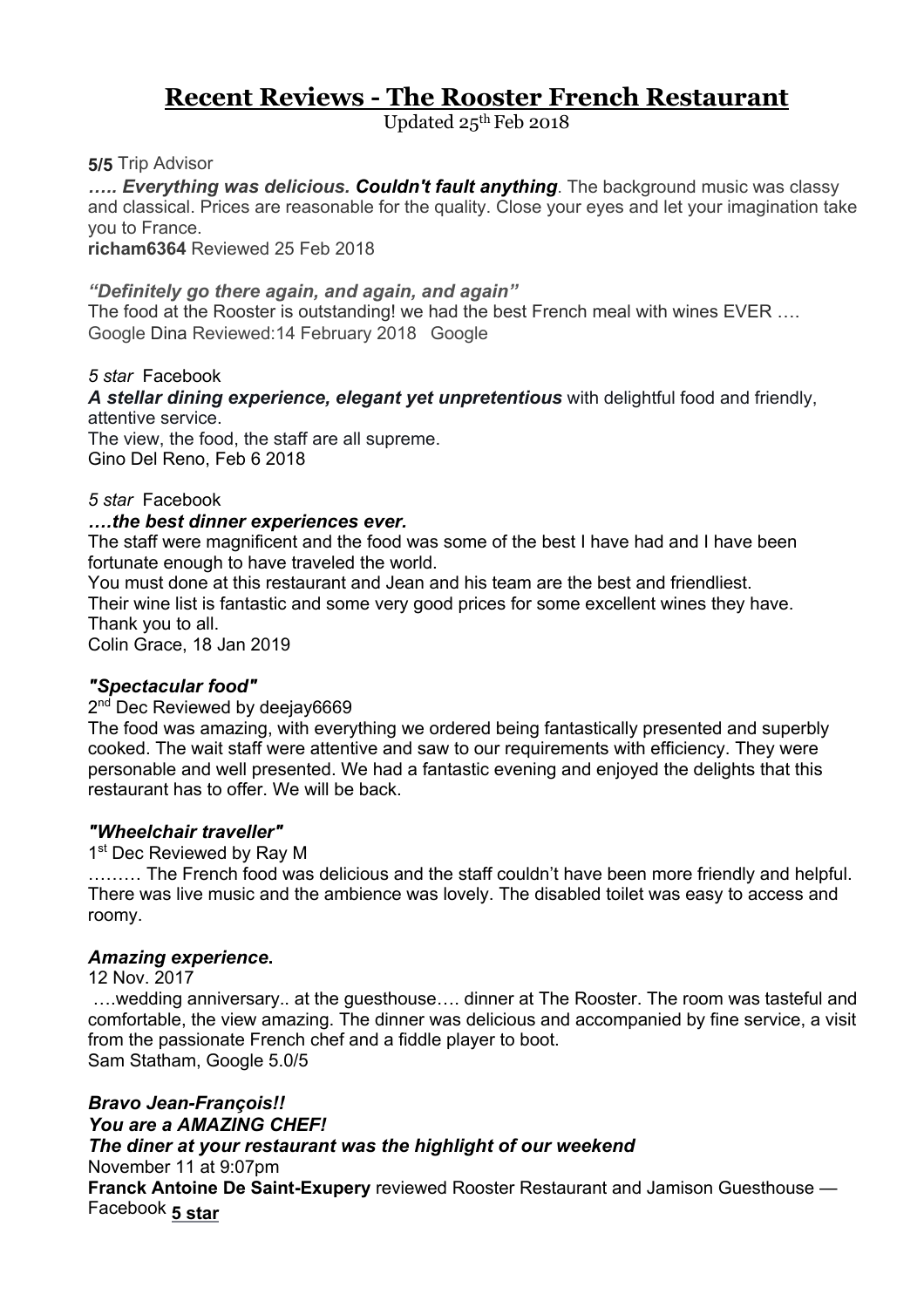# *"An excellent lunch in the Blue Mountains"*

11<sup>th</sup> Nov Reviewed by John Charles W

….. amazing views …lots of charm and character …. Quietly elegant.

… genuinely excellent lunch time experience. Fresh and fabulous !

#### *"Great Duck"*

11<sup>th</sup> Nov Reviewed by scott712016

Great restaurant to visit after the walk from the Three Sisters. The duck breast was the best I've ever had. A beautiful old building with plenty of character close to town. Well worth the visit.

# *"Our last meal in Australia"*

#### 7<sup>th</sup> Nov Reviewed by Jane P

..... We are cautious with fine dining restaurants as we have been caught with high prices and small portions in the past. Not so here - the prices are reasonable for the quality of the food, the excellent service and location of the restaurant…… we would definitely recommend eating here if you are in the area.

# *"My Favorite!"*

5<sup>th</sup> Nov Reviewed by Kerry S

This is a casual friendly fine dining restaurant with a phenomenal view and lovely courtyard. Off the beaten track and peaceful - a real gem in the mountains. Generous portions and comfortable. ….. Excellent value.

# *"Beautiful Food, great service and wonderful memories!"*

9 Oct 2017Reviewed by AGWAUS

…. celebrate Father's Day and my Dad's surprise Birthday. …… We had our own dining room…… overall ambiance was charming…….enhanced by the jovial violinist . … impressed with the quality of the mostly classic.... French cuisine.. … would happily recommend this welcoming and excellent restaurant to anyone visiting the Blue Mountains.

# *"Delightful, charming and great value!"*

# 9 Oct 2017Reviewed by pshippo

...... Delectable variety of dishes and a couple of glasses of French Pinot Noir made our afternoon. Live music accompanied our meal with views out into the valley. The service was spot on and all with a smile. I could not fault the experience at all.....

# *"Phenomenal "* **30th September 2017** Reviewed by Jennifer

 The service was great and the cuisine exceptional. …. The special Coq Au Vin was sublime and the beef was succulent and tasty.

# *"Simply amazing"* **9th September 2017** Reviewed by Eurotripa

Loved dining here this Saturday. The menu is quite diverse with many great things to try. ………one of the mountains most iconic venues. Keep up the good work.

# *"Excellent food and view"* **7th September 2017** Reviewed by Sandrabest

High quality food and service had a wonderful lunch, with great views of the mountains we are locals and this was our first visit we will be returning again.

# *"A warm welcome"* **6th September 2017** Reviewed by Nana422

A second visit to this charming restaurant did not disappoint……… A warm fire, slow jazz and delicious food…….perfect!

# *"Fabulous Food"* **4th Aug 2017** Reviewed by Janelle M

....... we also enjoyed the French songs the guitar player was singing. It was a great night and would highly recommend The Rooster if you want a lovely meal in a great setting,